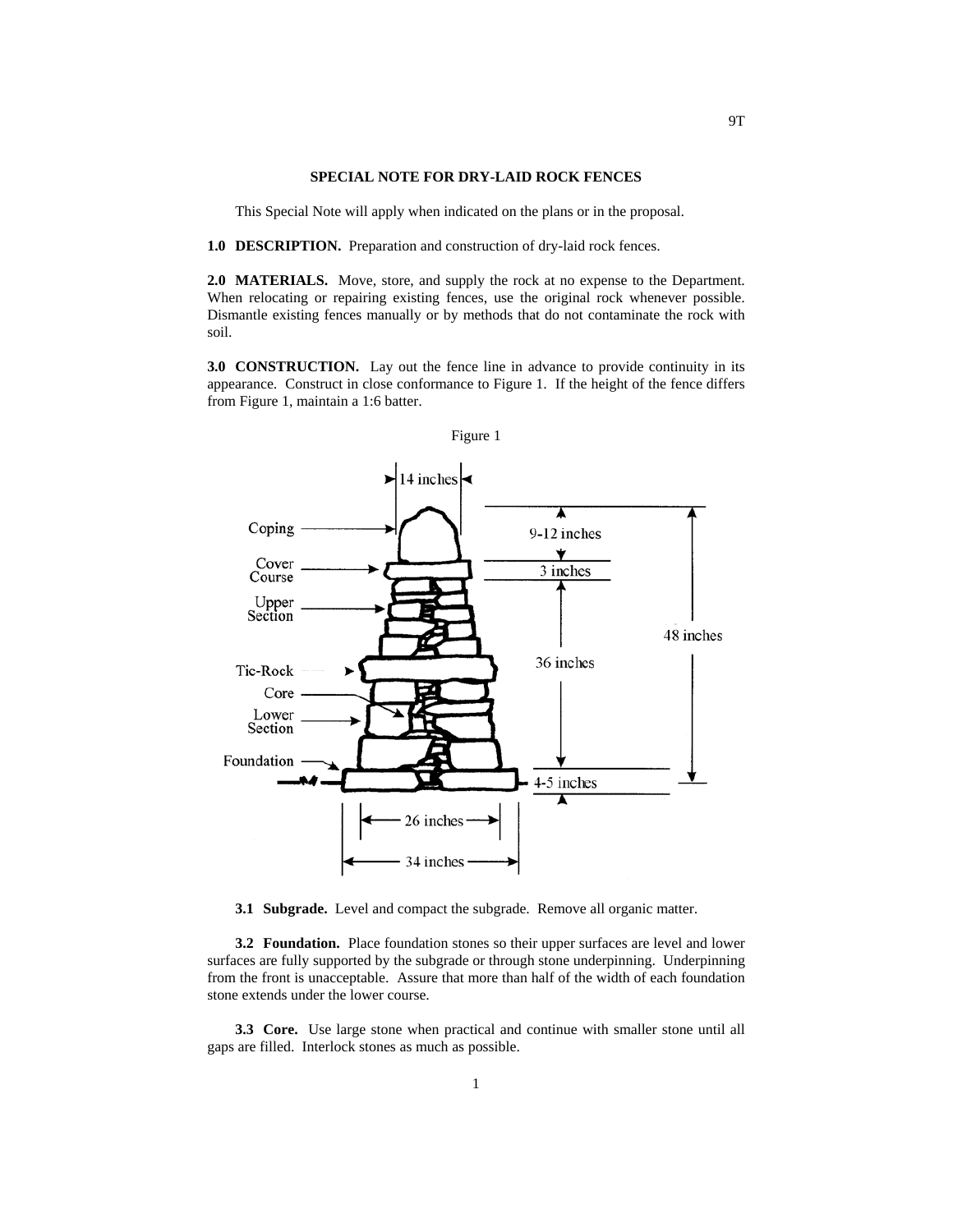**3.4 Lower Course.** Use the larger face stone on the lower course. Place so joints are overlapped. Point the long side of the stone in whenever possible. Fully support all face stones. Build one layer at a time, pack and level the core simultaneously. Level the lower course at 18 inches above the foundation for the tie rocks.

**3.5 Tie Rocks.** Place on 36-inches centers. Overlap lower course joints whenever possible. Use single stones that overhang the leveled lower course by 2 to 4 inches on both sides of the fence. Fully support all tie rocks.

**3.6 Upper Coarse.** Continue to place face stones around and over the tie rocks as on the lower course. Level the upper course at 3 feet above the foundation for the cover course.

**3.7 Cover Course.** Use single stones that overhang the leveled upper course by 2 to 3 inches. Fully support all cover stones.

**3.8 Coping.** Place a single cope on top of the cover course. Use stones that do not overhang the cover course. Angle the cope stones at 15 degrees sloping downhill. Keep the top surface of the cope at a leveled height between 9 and 12 inches. Drive in stone pins to level and lock in the cope. If requested by the landowner, the Engineer may require a double cope (figure 2). If a double cope is used, widen the fence from the foundation up to accommodate.



**3.9 Pinning.** Pin only when support is needed, not for appearance. Avoid using multiple pins, use one stone for one hole.

**3.10 Wallheads.** End fences with flush vertical wallheads using large stone for stability. Construct in close conformance to Figure 3.

Figure 3



**4.0 MEASUREMENT.** The Department will measure the quantity of dry-laid rock fence in linear feet.

2